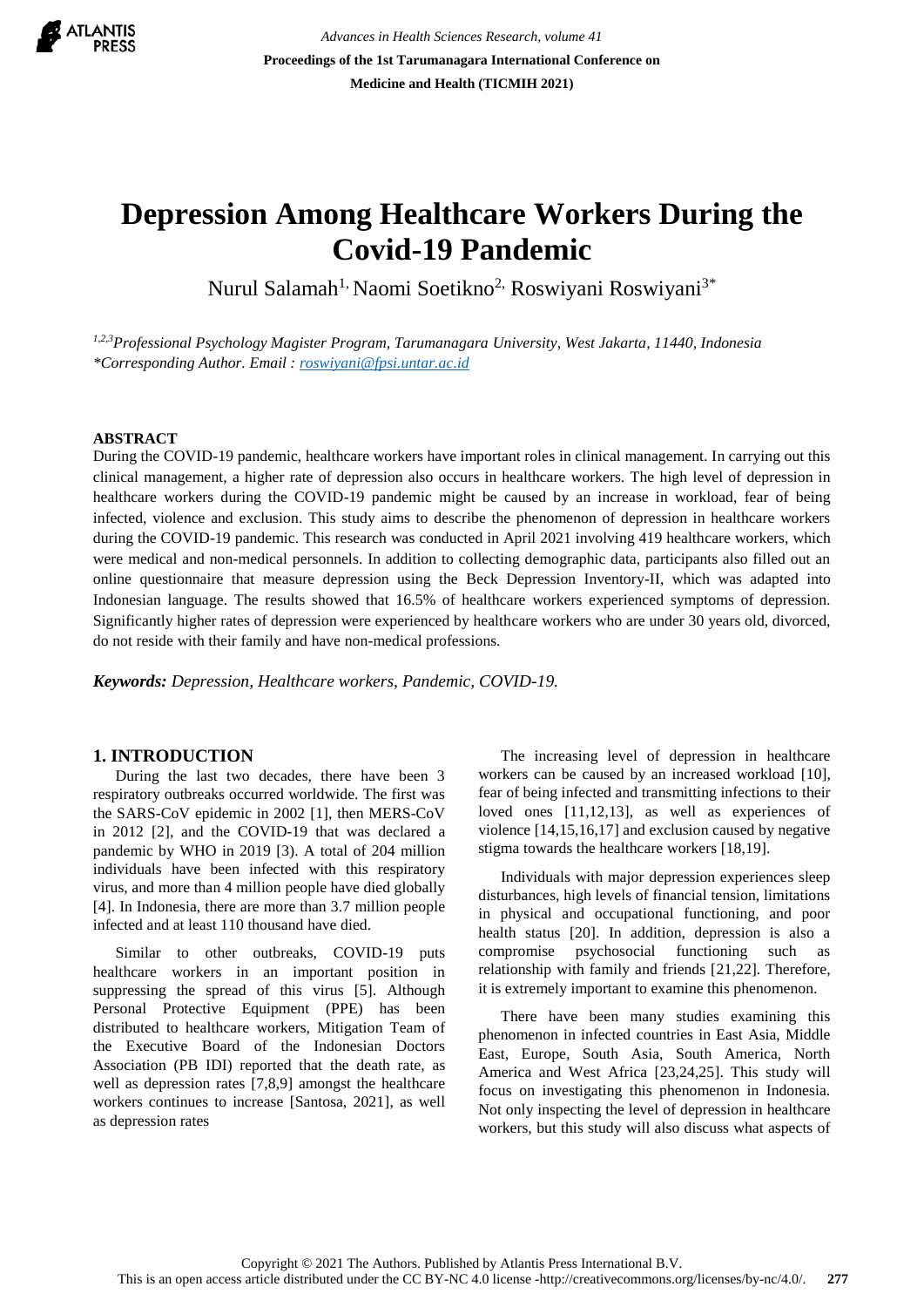

depression that are most commonly experienced by healthcare workers.

# **2. METHODS**

This study recruited 419 healthcare workers, who were employed in the outpatient clinics or emergency departments of healthcare facilities during the COVID-19 pandemic and who met the study criteria. Participants included in this study were those who are between the ages of 18 and above 61 years old, work during the COVID-19 pandemic, domicile in Indonesia and understand the Indonesian language and signed a written informed consent form. All participants included in this study filled out an online questionnaire on Google Form to minimize physical contact due to the COVID-19 infection risks. All participants submitted sociodemographic data form as well as Beck Depression Inventory-II (BDI-II).

#### *2.1. Sociodemographic Data*

The sociodemographic data form included information such as age, gender, marital status, domicile, living arrangement, and profession.

#### *2.2. Beck Depression Inventory-II (BDI-II)*

Beck Depression Inventory-II (BDI-II), an inventory that was intended to measure depressive symptom was originally created by Beck in 1976 with reference to the depression criteria in the DSM-IV. This inventory was adapted into Indonesian language with a reliability coefficient of 0.90 [26]. Meanwhile, in this study, this measuring instrument has a reliability value of 0.888. BDI-II consists of 21 statement items arranged on an intensity scale of 4 points with a score of 0 to 3. Each score submitted by participants in each item will be added up so that a total score is obtained with a range of values from 0 to 63. Scores in the range of 0 and 13 indicate no depression, 14 to 19 mild depression, 20 to 28 moderate depression, and scores 29 or more indicate severe depression. The higher the score, the higher the level of depression experienced by the individual.

BDI-II measures four aspects of depressive symptoms, such as emotional, cognitive, motivational and vegetative and physical aspects. The emotional aspect measures the presence or absence of symptoms such as sadness, dissatisfaction, feelings of guilt, dislike of oneself, crying and irritability. The cognitive aspect measures the presence or absence of feelings of punishment, self-criticism, doubt in making decisions, the impression of a bad body image, and health anxiety. The motivational aspect measures the presence or absence of feelings of failure, suicidal ideation, withdrawal from association, and work productivity. The last aspect is the vegetative and physical aspects which include the presence or absence of sleep disturbances, fatigue, decreased appetite, decreased body weight and decreased interest in sex.

#### *2.3. Statistical Method*

The findings of this study were valuated using the statistical analysis software, SPSS 20 (Statistical Package for Social Sciences) for Windows. Frequency (f), percentage (%), arithmetic mean (X), standard deviation (Sd) were calculated for the analysis of the data. The existence of a statistically significant difference between the independent groups was analysed using t-test for independent samples, when the number of independent groups was two, while one-way analysis of variance (One-Way ANOVA) was utilized when the number of independent groups was more than two. Statistical significance was defined by a value of p<0.05.

#### **3. RESULT**

A total of 419 participants, 203 medical personnel and 216 non-medical personnel working during COVID-19 were included in the study. The majority of participants were between 22 and 25 years old. The number of female participants was 339 (80,9%) and the number of male participants was 80 (19,1%). Most of the participants were married (64%), reside with a family (59,4%) and domicile in South Sumatera (85%). Sociodemographic data of the participants were presented in table 2.

It was determined that the number of participants without depression was 350 (83,5%), with mild depression was 46 (11%), with moderate depression was 17 (4,1%) and the number of participants with severe depression was 6 (1,4%). Depression levels of the participants were presented in table 1.

| Table |  |
|-------|--|
|-------|--|

| <b>Skor</b>      |     | $\frac{6}{6}$ |
|------------------|-----|---------------|
| $0 - 13$         | 350 | 83.5%         |
| $14 - 19$        | 46  | 11%           |
| $20 - 28$        | 17  | 4.1%          |
| $\Rightarrow$ 29 |     | 1.4%          |
|                  | 419 | 100%          |
|                  |     |               |

Emotional aspect of depression was the one aspect that most commonly experienced by participants  $(X =$ 2.22). Followed by a decrease in the cognitive  $(X = 1.9)$ and vegetative and physical aspects  $(X = 1.83)$ . Motivational aspect is the least to occur amongst the participants  $(X = 0.7)$ .

Age-based comparison of the scale scores for the participants indicates an increase in BDI-II scores for the participants under the age of 30 years old compared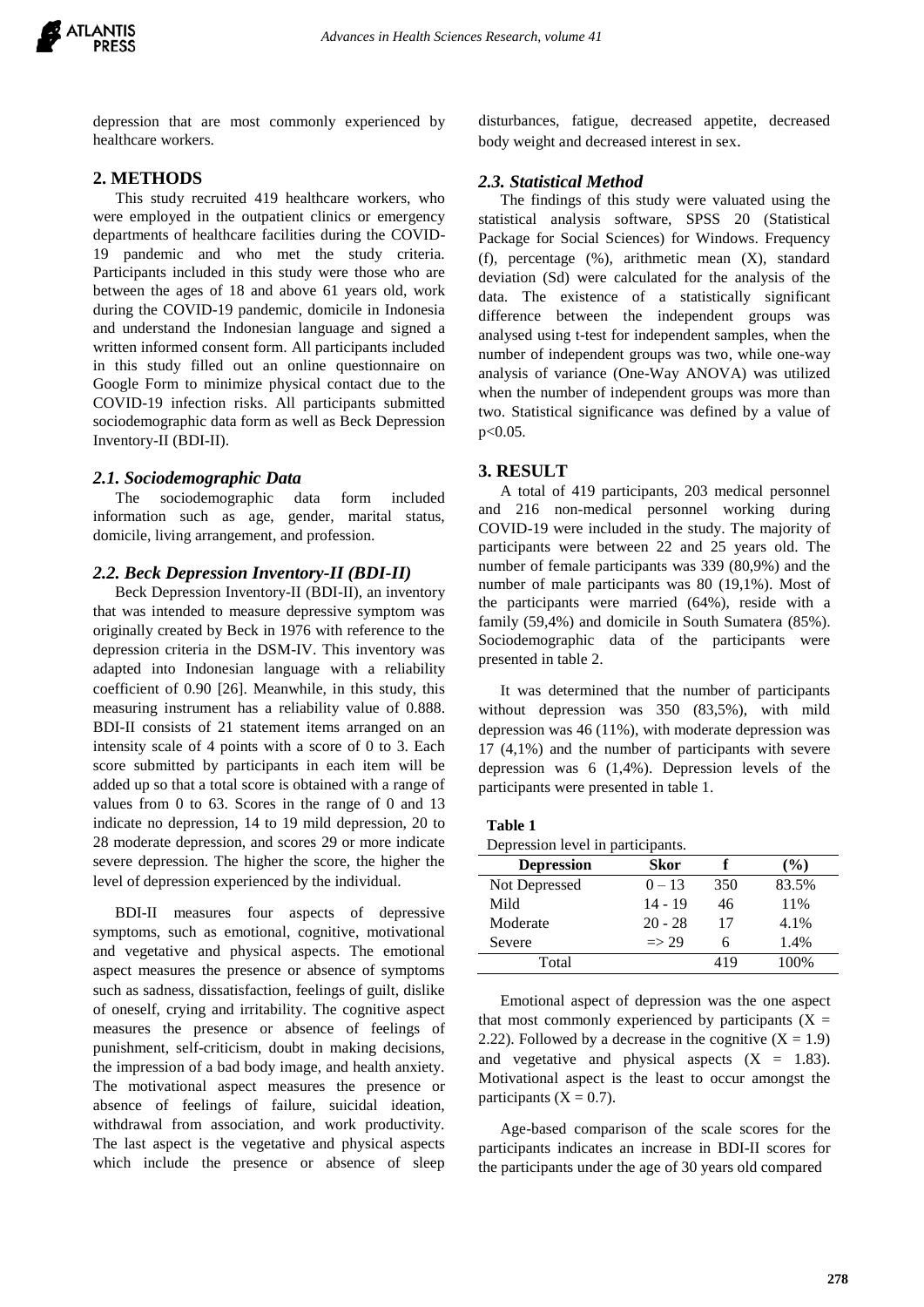| Table 2 |                                                            |  |
|---------|------------------------------------------------------------|--|
|         | Differences in depression rates based on demographic data. |  |

|                                                                                                                                                                                               |                  |               | <b>Depression</b><br><b>Emotional</b> |           |                     | Cognitive |                      | <b>Motivational</b> |              | Vegetative &<br><b>Physical</b> |              |              |
|-----------------------------------------------------------------------------------------------------------------------------------------------------------------------------------------------|------------------|---------------|---------------------------------------|-----------|---------------------|-----------|----------------------|---------------------|--------------|---------------------------------|--------------|--------------|
|                                                                                                                                                                                               | $\mathbf n$      | $\frac{0}{0}$ | Mean<br>Rank                          | ${\bf P}$ | Mean<br><b>Rank</b> | ${\bf P}$ | Mean<br>Rank         | $\mathbf P$         | Mean<br>Rank | ${\bf P}$                       | Mean<br>Rank | $\mathbf{P}$ |
| Age <sup>1</sup>                                                                                                                                                                              |                  |               |                                       |           |                     |           |                      |                     |              |                                 |              |              |
| 18-21                                                                                                                                                                                         | 6                | 1.4%          | 10.67                                 |           | 2.83                |           | 3.67                 |                     | 2.00         |                                 | 3.00         |              |
| $22 - 25$                                                                                                                                                                                     | 87               | 20.8%         | 7.25                                  |           | 2.44                |           | 2.24                 |                     | 1.02         |                                 | 1.95         |              |
| 26-29                                                                                                                                                                                         | 72               | 17.2%         | 7.11                                  |           | 2.64                |           | 2.14                 |                     | 0.75         |                                 | 2.06         |              |
| 30-33                                                                                                                                                                                         | 78               | 18.6%         | 7.56                                  |           | 2.91                |           | 2.28                 |                     | 0.71         |                                 | 2.03         |              |
| 34-37                                                                                                                                                                                         | 46               | 11%           | 5.57                                  |           | 1.87                |           | 1.72                 |                     | 0.59         |                                 | 1.85         |              |
| 38-41                                                                                                                                                                                         | 58               | 13.8%         | 5.47                                  |           | 1.86                |           | 1.53                 |                     | 0.55         |                                 | 1.86         |              |
| $42 - 45$                                                                                                                                                                                     | 34               | 8.1%          | 3.47                                  | 0.036     | 1.26                | 0.023     | 1.15                 | 0.116               | 0.32         | 0.035                           | 0.97         | 0.283        |
| 46-49                                                                                                                                                                                         | 11               | 2.6%          | 3.91                                  |           | 1.27                |           | 1.00                 |                     | 0.27         |                                 | 1.55         |              |
| 50-53                                                                                                                                                                                         | 12               | 2.9%          | 4.92                                  |           | 1.83                |           | 1.92                 |                     | 0.33         |                                 | 1.17         |              |
| 54-57                                                                                                                                                                                         | $\,8\,$          | 1.9%          | 3.88                                  |           | 1.00                |           | 0.88                 |                     | 0.63         |                                 | 1.50         |              |
| 58-61                                                                                                                                                                                         | 4                | $1\%$         | 1.25                                  |           | 0.50                |           | 0.00                 |                     | 0.00         |                                 | 0.75         |              |
| $>61$                                                                                                                                                                                         | 3                | 0.7%          | 1.67                                  |           | 1.00                |           | 0.33                 |                     | 0.00         |                                 | 0.33         |              |
| Gender <sup>2</sup>                                                                                                                                                                           |                  |               |                                       |           |                     |           |                      |                     |              |                                 |              |              |
| Male                                                                                                                                                                                          | 80               | 19.1%         | 6.04                                  |           | 2.05                |           | 1.85                 |                     | 0.95         |                                 | 1.53         |              |
| Female                                                                                                                                                                                        | 339              | 80.9%         | 6.34                                  | 0.731     | 2.27                | 0.493     | 1.92                 | 0.835               | 0.64         | 0.047                           | 1.90         | 0.154        |
| Marital Status <sup>3</sup>                                                                                                                                                                   |                  |               |                                       |           |                     |           |                      |                     |              |                                 |              |              |
| Not Married                                                                                                                                                                                   | 137              | 32.7%         | 7.91                                  |           | 2.72                |           | 2.34                 |                     | 1.13         |                                 | 2.15         |              |
| Married                                                                                                                                                                                       | 268              | 64%           | 5.30                                  |           | 1.96                |           | 1.62                 |                     | 0.47         |                                 | 1.59         |              |
| Widow                                                                                                                                                                                         | $\boldsymbol{7}$ | 1.7%          | 5.71                                  | 0.000     | 1.71                | 0.021     | 1.57                 | 0.003               | 0.29         | 0.000                           | 2.43         | 0.002        |
| Divorce                                                                                                                                                                                       | 7                | 1.7%          | 12.43                                 |           | 3.29                |           | 4.43                 |                     | 1.29         |                                 | 4.14         |              |
| Domicile <sup>4</sup>                                                                                                                                                                         |                  |               |                                       |           |                     |           |                      |                     |              |                                 |              |              |
| Aceh                                                                                                                                                                                          | $\mathbf{1}$     | 0.2%          | 3.00                                  |           | 1.00                |           | 1.00                 |                     | 0.00         |                                 | 2.00         | 0.587        |
| Banten                                                                                                                                                                                        | 4                | 1%            | 6.50                                  |           | 4.00                |           | 1.25<br>1.00<br>1.50 |                     | 0.00         |                                 | 2.00         |              |
| Bengkulu                                                                                                                                                                                      | $\overline{c}$   | 0.5%          | 7.00                                  |           | 2.00                |           |                      |                     | 3.50         |                                 | 1.00         |              |
| Yogyakarta                                                                                                                                                                                    | $\overline{c}$   | 0.5%          | 4.50                                  |           | 0.50                |           |                      |                     | 1.50         |                                 | 2.00         |              |
| Jakarta                                                                                                                                                                                       | $\,8\,$          | 1.9%          | 6.13                                  |           | 1.75                |           | 1.63                 |                     | 0.88         |                                 | 2.13         |              |
| Jambi                                                                                                                                                                                         | 3                | 0.7%          | 3.67                                  |           | 1.33                |           | 1.00                 |                     | 0.67         |                                 | 0.67         |              |
| West Java                                                                                                                                                                                     | 11               | 2.6%          | 8.27                                  |           | 2.18                |           | 2.82<br>2.00         |                     | 1.00         |                                 | 2.91         |              |
| East Java                                                                                                                                                                                     | $\mathbf{2}$     | 0.5%          | 6.50                                  |           | 3.50                |           |                      |                     | 0.00         | 0.208                           | 1.50         |              |
| Central Java                                                                                                                                                                                  | 2                | 0.5%          | 9.00                                  |           | 1.50                |           | 2.50                 | 0.932               | 2.00         |                                 | 3.50         |              |
| South Borneo                                                                                                                                                                                  | 1                | 0.2%          | 1.00                                  | 0.937     | 1.00                | 0.95      | 0.00                 |                     | 0.00         |                                 | $0.00\,$     |              |
| East Borneo                                                                                                                                                                                   | $\overline{c}$   | 0.5%          | 7.50                                  |           | 2.50                |           | 3.00                 |                     | 1.50         |                                 | 1.00         |              |
| Bangka Belitung                                                                                                                                                                               | 6                | 1.4%          | 7.00                                  |           | 2.00                |           | 2.50                 |                     | 1.33         |                                 | 1.50         |              |
| Lampung                                                                                                                                                                                       | 11               | 2.6%          | 10.18                                 |           | 3.18                |           | 3.36                 |                     | 1.09         |                                 | 3.18         |              |
| Riau                                                                                                                                                                                          | $\sqrt{2}$       | 0.5%          | 12.50                                 |           | 3.50                |           | 4.00                 |                     | 1.50         |                                 | 4.00         |              |
| South Sulawesi                                                                                                                                                                                | $\overline{4}$   | 1%            | 5.00                                  |           | 1.50                |           | 1.75                 |                     | 0.75         |                                 | 1.25         |              |
| West Sumatera                                                                                                                                                                                 | 1                | 0.2%          | 0.00                                  |           | 0.00                |           | 0.00                 |                     | 0.00         |                                 | 0.00         |              |
| North Sumatera                                                                                                                                                                                | 1                | 0.2%          | 2.00                                  |           | 0.00                |           | 2.00                 |                     | 0.00         |                                 | 0.00         |              |
| South Sumatera                                                                                                                                                                                | 356              | 85%           | 6.12                                  |           | 2.22                |           | 1.84                 |                     | 0.64         |                                 | 1.77         |              |
| Living Arrangement <sup>5</sup>                                                                                                                                                               |                  |               |                                       |           |                     |           |                      |                     |              |                                 |              |              |
| Nuclear Family                                                                                                                                                                                | 249              | 59.4%         | 5.45                                  |           | 1.94                |           | 1.64                 |                     | 0.55         |                                 | 1.68         |              |
| <b>Extended Family</b>                                                                                                                                                                        |                  |               | 6.63                                  |           | 2.41                |           | 2.03                 |                     | 0.67         |                                 | 1.92         |              |
| Alone                                                                                                                                                                                         | 128<br>40        | 30.5%<br>9.5% | 10.15                                 | $0.001\,$ | 3.43                | 0.004     | 3.10                 | 0.008               | 1.63         | 0.000                           | 2.43         | 0.192        |
| With Housemate(s)                                                                                                                                                                             | 2                | 0.5%          |                                       |           | 2.50                |           |                      |                     | 2.50         |                                 | 2.50         |              |
| Profession <sup>6</sup>                                                                                                                                                                       |                  |               | 10.00                                 |           |                     |           | 3.00                 |                     |              |                                 |              |              |
|                                                                                                                                                                                               |                  | 48.4%         |                                       |           |                     |           |                      |                     |              |                                 |              |              |
| Medical Personnel                                                                                                                                                                             | 203              |               | 5.25                                  | 0.003     | 1.88                | 0.006     | 1.44                 | 0.000               | 0.75         | 0.792                           | 1.44         | 0.000        |
| Non-medical                                                                                                                                                                                   | 216              | 51.6%         | 7.25                                  |           | 2.55                |           | 2.34                 |                     | 0.64         |                                 | 2.19         |              |
| 1Mean=5.49, SD=2.247; <sup>2</sup> Mean=1.81, SD=0.349; <sup>3</sup> Mean=1.72, SD=0.578; <sup>4</sup> Mean=29.11, SD=7.468; <sup>5</sup> Mean=1.51, SD=0.686; <sup>6</sup> Mean=1.52, SD=0.5 |                  |               |                                       |           |                     |           |                      |                     |              |                                 |              |              |

to other participants of different age  $(p = 0.036)$ , especially in the emotional and motivational aspects (p  $= 0.023$ ;  $p = 0.035$ ). However, gender and domicile did not cause any statistically significant difference.

Depression was also found to be significantly higher for the participants who are divorced and it is the lowest for those who are widowed. There was a statistically significant difference between groups ( $p = 0.000$ ).

Divorced participants score significantly higher on all aspects of depression, such as emotional, cognitive, motivational and vegetative and physical aspect compared to participants with other maritial status ( $p =$ 0.021;  $p = 0.003$ ;  $p = 0.000$ ;  $p = 0.002$ ).

Furthermore, living arrangement-based comparison indicates that those who live alone have a significantly higher score on BDI-II ( $p = 0.000$ ), especially on the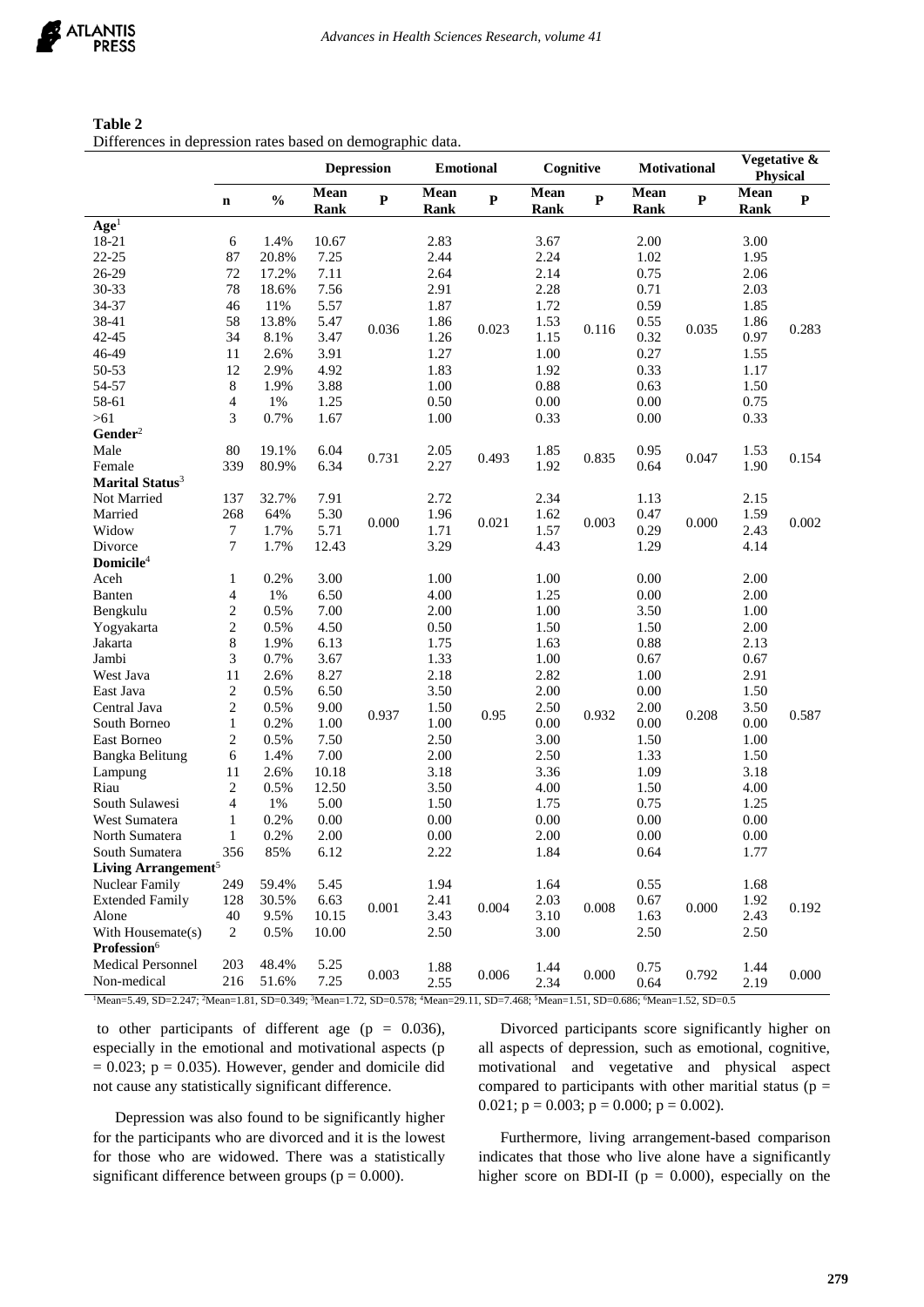emotional and cognitive aspect ( $p = 0.004$ ;  $p = 0.008$ ). Meanwhile, participants who moved out and live with housemate(s) scored higher on the motivational aspect  $(p = 0.000)$ .

By comparing medical and non-medical personnel, depression was also found to be higher for the nonmedical personnel, such as nurses, pharmacists, and so on. There was a statistically significant difference between these groups ( $p = 0.003$ ), especially on the emotional ( $p = 0.006$ ), cognitive ( $p = 0.000$ ) and vegetative and physical aspects  $(p = 0.000)$ . Environmental health personnel experienced significantly higher symptoms in cognitive aspects ( $p =$ 0.007) and pharmacists experienced higher symptoms in vegetative and physical aspects ( $p = 0.006$ ).

## **4. DISCUSSION**

This study suggests that the majority of healthcare workers are encountering a considerable degree of depression during the COVID-19 pandemic. The findings of this study show that only 16.5% of healthcare workers experienced depression. Healthcare workers who experienced severe depression were 1.4%, those who experienced moderate depression were 4.1% and those who experienced mild depression were 11%.

However, the rate of depression in healthcare workers in this study was not as high as previously described by [7,8,9]. This could be due to the availability and accessibility of vaccines that were not available last year. This study was conducted on April 17, 2021, when vaccinations distributed to healthcare workers had reached 99.74% for the first dose and 90.14% for the second dose. [27,28]. A recent study stated that 51 percent of respondents suffering from depression were those who had not been vaccinated. Meanwhile, those who had been vaccinated experienced less depression than those who had not received the vaccination or refused to receive the COVID-19 vaccination [29]. It is not yet confirmed whether the level of depression is significantly associated with the vaccination, but the presence of vaccination can be a strong predictor of lower depression symptoms in the participants.

In this study, younger participants, especially those who are under 30 years old, had a higher level of depression than other age groups. This shows that younger healthcare workers are prone to have higher symptoms of depression when compared to older healthcare workers, especially in the emotional and motivational aspects. The results of this study are in line with the previous study by [29,30,31]. According to David Lazer, this could be caused by the more dynamic lifestyle they have, compared to older adults. At this age range, most of them have just finished school, found a new job, started a family, which are all disrupted by the pandemic [29].

In terms of the marital status of the participants, those who were divorced and never remarried had higher levels of depression in all aspects including emotional, cognitive, motivational and vegetative and physical. Divorce causes many negative impacts such as economic problems, disappointment in partners, stress, loss of communication, emergence of hostility, feelings of resentment, anger, blaming parents, sadness, selfblame, feelings of dislike, loss of security and warmth, decreased achievement and aggressiveness, depression, and loneliness [32]. These social and economic problems cause higher rates of depression to occur in divorced individuals, because of the divorce itself [33].

As described in previous research [34], this study also found that participants who live alone were more prone to experiencing higher symptoms of depression, especially in the emotional and cognitive aspects. This can be due to the loneliness felt by most individuals who live alone [35]. It is important to note that between living alone and loneliness, loneliness contributes much more to depression symptom scores than living alone. However, lonely individuals show a higher number of depressive symptoms if they live alone than if they live with other people [35].

The COVID-19 pandemic is a health crisis where more people are affected by emotional disorders than are affected by COVID-19 [36]. This is in line with the findings of this study which states that the emotional aspect is the aspect of depression that is most commonly experienced by healthcare workers. According to previous surveys, fear of contracting COVID-19 is not as high as concerns about the psychological and social impact of the pandemic [37]. This emotional disturbance is caused by factors related to circumstances that occur due to COVID-19, such as the potential for infection and the death of close relatives [38]. As well as economic difficulties, disruption of future plans and associated physical and psychological conditions are also amongst the contributing factors [39].

#### **5. LIMITATION**

This study has several limitations. First, this study only focuses on the healthcare profession. Future research is expected to enrich the demographic data, such as by adding the frequency of contact with infected patients, a significant increase in workload, loss of loved ones due to the virus or socioeconomic changes due to the pandemic. Secondly, this study only discusses depression in healthcare workers, and therefore cannot measure whether the severity of depression in healthcare workers is significantly different from depression in the general population.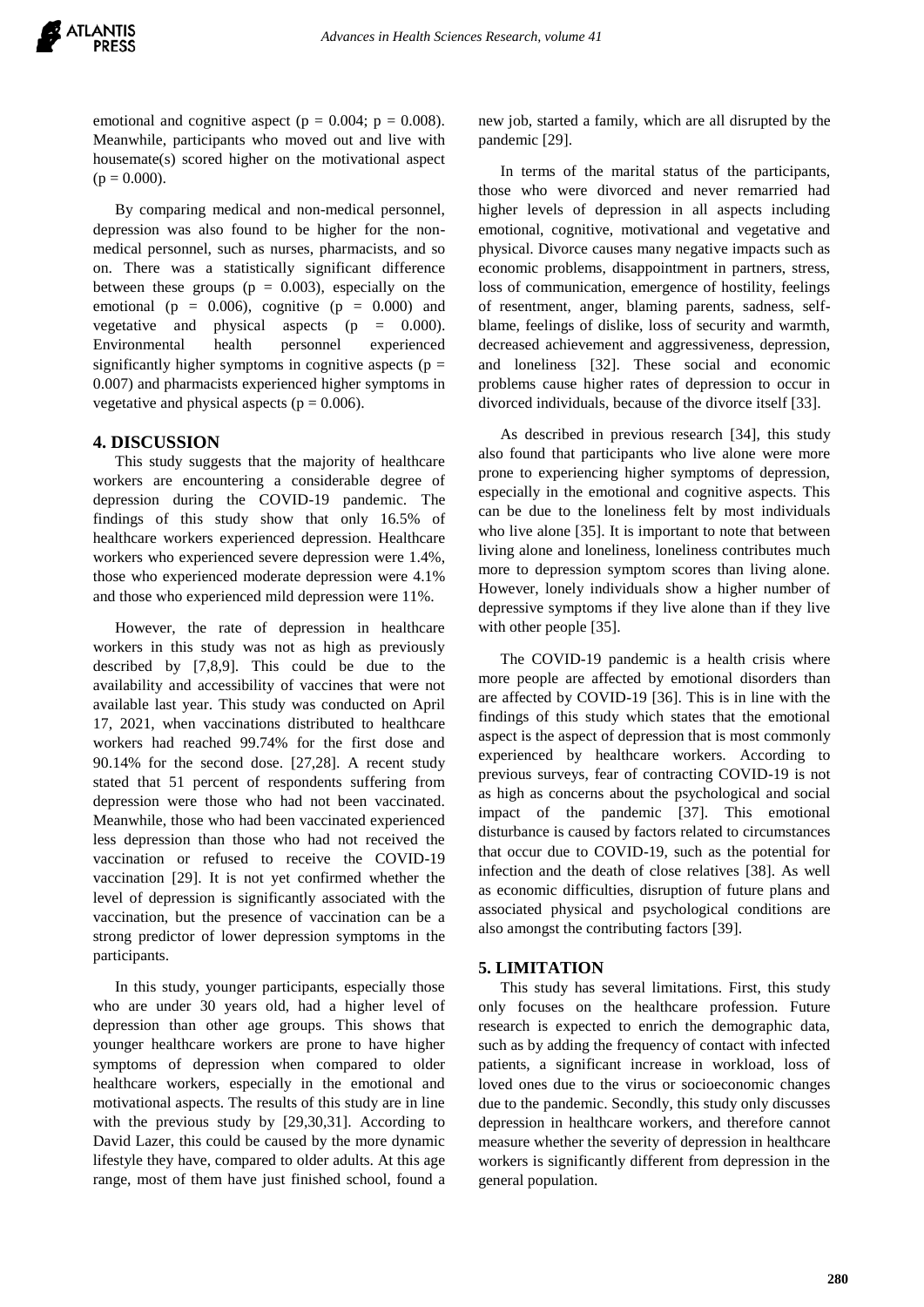

#### **AUTHORS' CONTRIBUTIONS**

All authors conceived and designed the study. N. Salamah acquired the data, performed analyses and took responsibility for the integrity of the data and the accuracy of the data analysis. R. Roswiyani and N. Soetikno critically reviewed the manuscript. All authors contributed to manuscript's revisions. All authors approved the final version of the manuscript for the publication.

# **ACKNOWLEDGMENTS**

The authors would like to thank all the participants for their active participation in the study. We also would like to thank Faculty of Psychology, Tarumanagara University for the support in conducting the research. Meanwhile, we would like to thank Sameera Masyhur for her help with the proofreading process.

# **REFERENCES**

- [1] N. Zhong, B. Zheng, Y. Li, L. Poon, Z. Xie, K. Chan, P. Li, S. Tan, Q. Chang, J. Xie, X. Liu, J. Xu, D. Li, K. Yuen, J. Peiris, & Y. Guan, Epidemiology and cause of severe acute respiratory syndrome (SARS) in Guangdong, People's Republic of China, in February, 2013. Lancet 362, 2003. 1353-1358, DOI: 10.1016/s0140- 6736(03)14630-2
- [2] A. Zumla, D. Hui, & S. Perlman, Middle East respiratory syndrome. The Lancet, 386(9997), 2015. 995–1007. DOI: 10.1016/s0140- 6736(15)60454-8
- [3] M. L. Holshue, C. DeBolt, S. Lindquist, K. H. Lofy, J. Wiesman, H. Bruce, C. Spitters, K. Ericson, S. Wilkerson, A. Tural, G. Diaz, A. Cohn, L. Foz, A. Patel, S. I. Gerber, L. Kim, S. Tong, X. Lu, S. Lindstrom, M. A. Pallansch, W. C. Weldon, H. M. Biggs, T. M. Uyeki, & S. K. Pillai, First Case of 2019 Novel Coronavirus in the United States. New England Journal of Medicine, 2020. DOI: 10.1056/nejmoa2001191
- [4] "Coronavirus cases:" Worldometer. [Online]. Available:https://www.worldometers.info/coronavi rus/. [Accessed: 11-Aug-2021].
- [5] Kementerian Kesehatan RI. (2020). Pedoman Pencegahan dan Pengendalian Coronavirus Disease (COVID-19). Available: https://covid19.go.id/storage/app/media/Protokol/R EV05\_Pedoman\_P2\_COVID-19\_13\_Juli\_2020.pdf [Accessed: 2-Oct-2020].
- [6] D. A. Santosa. Memprihatinkan, Kematian Nakes Akibat Covid-19 Tembus 1.500, 2021, Available: https://www.beritasatu.com/kesehatan/805399/me

mprihatinkan-kematian-nakes-akibat-covid19 tembus-1500 [Accessed: 11-Aug-2021].

- [7] Y. Deng, Y. Chen, & B. Zhang, Different prevalence trend of depression and anxiety among healthcare workers and general public before and after the peak of COVID-19 occurred in China: A meta-analysis. Asian Journal of Psychiatry, 2021, doi.org/10.1016/j.ajp.2021.102547
- [8] D. Onchonga, E. Ngetich, W. Makunda, P. Wainaina, D. Wangeshi, & P. Viktoria, Anxiety and Depression due to 2019 SARS-CoV-2 among Frontier Healthcare Workers in Kenya, Heliyon, 2021. doi:10.1016/j.heliyon.2021.e06351
- [9] A. Y. Hanggoro, L. Suwarni, S. Selviana, & M. Mawardi, Dampak Psikologis Pandemi Covid-19 pada Tenaga Kesehatan: A Studi Cross-Sectional di Kota Pontianak. Jurnal Kesehatan Masyarakat Indonesia, (15)2, 2021. DOI: 10.26714/jkmi.15.2.2020.13-18
- [10] W. Lu, H. Wang, Y. Lin, & L. Li, Psychological status of medical workforce during the COVID-19 pandemic: A cross-sectional study. Psychiatry Research, 288, 2020, 112936. doi:10.1016/j.psychres.2020.112936
- [11] J. Zhang, W. Wu, X. Zhao, et.al., Recommended psychological crisis intervention response to the 2019 novel coronavirus pneumonia outbreak in China: a model of West China Hospital. Precision Clinical Medicine, 2020. doi:10.1093/pcmedi/pbaa006
- [12] Y. T. Xiang, W. Li, Q. Zhang, Y. Jin, W. Rao, L. N. Zeng, B. J. Hall, Timely research papers about COVID-19 in China. The Lancet, 2020. doi:10.1016/s0140-6736(20)30375-5
- [13] P. Fauziah, Memaknai Perjuangan Tenaga Medis, Tidak Bertemu Keluarga Saat Lebaran Demi Tangani Pasien Covid-19. Pikiran Rakyat Depok, 2020. Available: https://depok.pikiranrakyat.com/nasional/pr-09388526/memaknaiperjuangan-tenaga-medis-tidak-bertemu-keluargasaat-lebaran-demi-tangani-pasien-covid-19 [Accessed: 2-Oct-2020]
- [14] D. O. Purba, Pria Ini Pukuli Tenaga Medis karena Kesal Tak Bisa Ikut Rapid Test. Kompas, 2020. Available: https://regional.kompas.com/read/2020/06/04/1955 4271/pria-ini-pukuli-tenaga-medis-karena-kesaltak-bisa-ikut-rapid-test?page=all [Accessed: 2-Oct-2020]
- [15] R. R. Patty, Ini Alasan Keluarga Ambil Paksa Jenazah dan Pukul Tenaga Medis. Kompas, 2020.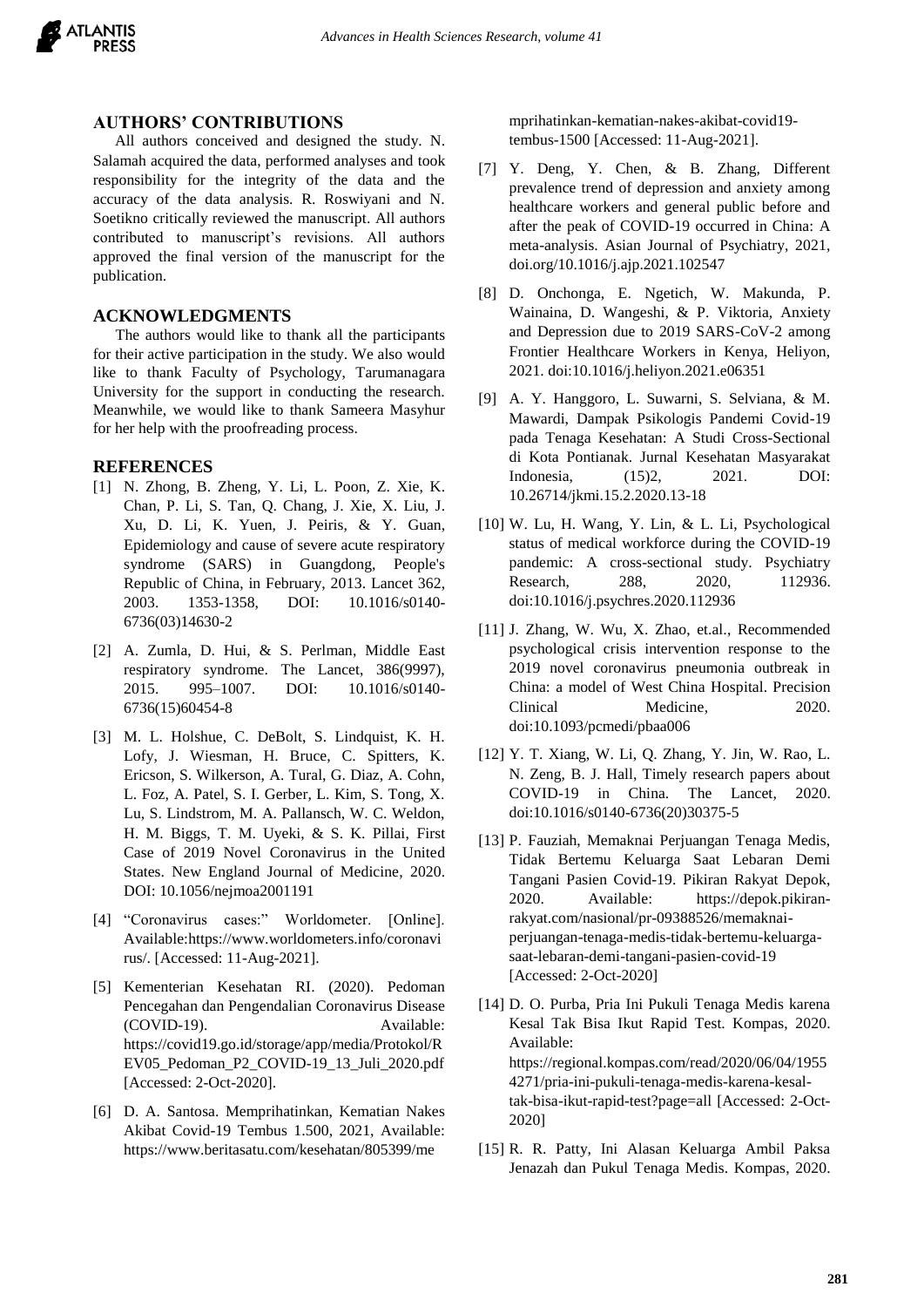

Available:https://regional.kompas.com/read/2020/0 6/27/21565251/ini-alasan-keluarga-ambil-paksajenazah-dan-pukul-tenaga-medis?page=2 [Accessed: 2-Oct-2020]

- [16] R. Belarminus, Tenaga Kesehatan di Surabaya Dilumuri Kotoran Saat Jemput Pasien Corona. Kompas, 2020. Available: https://regional.kompas.com/read/2020/10/01/0529 0041/tenaga-kesehatan-di-surabaya-dilumurikotoran-saat-jemput-pasien-corona [Accessed: 2- Oct-2020]
- [17] B. A. Ramadhani, Nakes Diserang, Jenazah yang Dimakamkan di Tegal ternyata positif COVID-19. Suarajawatengah.id, 2020. Available: https://jateng.suara.com/read/2020/09/28/123604/n akes-diserang-jenazah-yang-dimakamkan-di-tegalternyata-positif-covid-19?page=all [Accessed: 2- Oct-2020]
- [18] Ihsanuddin, Pemerintah Sebut 135 Tenaga Medis Diusir Karena Stigma Negatif. Kompas, 2020. Available: https://nasional.kompas.com/read/2020/07/18/1901 4101/pemerintah-sebut-135-tenaga-medis-diusirkarena-stigma-negatif [Accessed: 2-Oct-2020]
- [19] S. Taylor, C. A. Landry, G. S. Rachor, M. M. Paluszek, & G. J. G. Asmundson, Fear and avoidance of healthcare workers: An important, under-recognized form of stigmatization during the COVID-19 pandemic. Journal of Anxiety Disorders, 2020. 102289. doi:10.1016/j.janxdis.2020.102289
- [20] L. L. Judd, M. P. Paulus, K. B. Wells, & M. H. Rapaport, Socioeconomic burden of subsyndromal depressive symptoms and major depression in a sample of the general population. American Journal of Psychiatry, 1996, 153(11), 1411-1417.
- [21] R. M. Hirschfeld, D. L. Dunner, G. Keitner, D. N. Klein, L. M. Koran, S. G. Kornstein, M. B. Keller, Does psychosocial functioning improve independent of depressive symptoms? a comparison of nefazodone, psychotherapy, and their combination. Biological Psychiatry, 2002, 51(2), 123–133. doi:10.1016/s0006- 3223(01)01291-4 [5] X
- [22] E. I. Fried & R. M. Nesse, The Impact of Individual Depressive Symptoms on Impairment of Psychosocial Functioning. PLoS ONE, 2014, 9(2): e90311. doi:10.1371/journal.pone.0090311
- [23] Y. Li, N. Scherer, L. Felix & H. Kuper, Prevalence of depression, anxiety and post-traumatic stress disorder in health care workers during the COVID-19 pandemic: A systematic review and meta-

analysis. PLoS ONE, 2021, 16(3): DOI: 10.1371/journal.pone.0246454

- [24] H. M. Aly, N. A. Nemr, R. M. Kishk, N. M. A. B. Elsaid, Stress, anxiety and depression among healthcare workers facing COVID-19 pandemic in Egypt: a cross-sectional online-based study. BMJ Open, 2021, 11, DOI:10.1136/bmjopen-2020- 045281
- [25] S. Pappa, V. Ntella, T. Giannakas, V. G. Giannakoulis, E. Papoutsi, & P. Katsaounou, Corrigendum to "Prevalence of depression, anxiety, and insomnia among healthcare workers during the COVID-19 pandemic: A systematic review and meta-analysis", Brain Behavior Immunity. 88, 2020, pp 901–907. DOI:10.1016/j.bbi.2020.11.023
- [26] H. Ginting, G. Näringa, W. M. Veld, W. Srisayekti, E. S. Becker, Validating the Beck Depression Inventory-II in Indonesia's general population and coronary heart disease patients. International Journal of Clinical and Health Psychology, 13(3), 2013, pp 235-242. DOI:10.1016/S1697- 2600(13)70028-0
- [27] T. Nurdiana, Vaksinasi mulai 14 Januari 2021, ini cara daftar & verifikasi vaksinasi corona gratis, Kontan, 2021. Available: https://nasional.kontan.co.id/news/vaksinasi-mulai-14-januari-2021-ini-cara-daftar-verifikasivaksinasi-corona-gratis [Accessed: 4-Jun-2021]
- [28] S. Mashabi, UPDATE 17 April: 5.889.716 Orang Sudah Disuntik Vaksin Covid-19 Dosis Kedua, Kompas. 2021. Available: https://nasional.kompas.com/read/2021/04/17/1754 5941/update-17-april-5889716-orang-sudahdisuntik-vaksin-covid-19-dosis-kedua [Accessed: 4-Jun-2021]
- [29] R. H. Perlis, J. Green, M. D. Simonson, D. Lazer, M. Baum, K. Ognyanova, J. Druckman, M. Santillana, J. Lin, A. Uslu, & A. Quintana, The COVID States Project #47: Update on COVID-19 vaccine attitudes among healthcare workers, 2021. DOI: 10.31219/osf.io/p4q9h
- [30] U. S.Talukder, M. J. Uddin, N. Mohammad Khan, M. M. Billah, T. A. Chowdhury, M. F. Alam, & M. S. Alam, Major depressive disorder in different age groups and quality of life. Bangladesh Journal of Psychiatry, 28(2), 2017, pp 58–61. doi:10.3329/bjpsy.v28i2.32738
- [31] S. Yang, S. G. Kwak, E. J. Ko, & M. C. Chang, The Mental Health Burden of the COVID-19 Pandemic on Physical Therapists. International